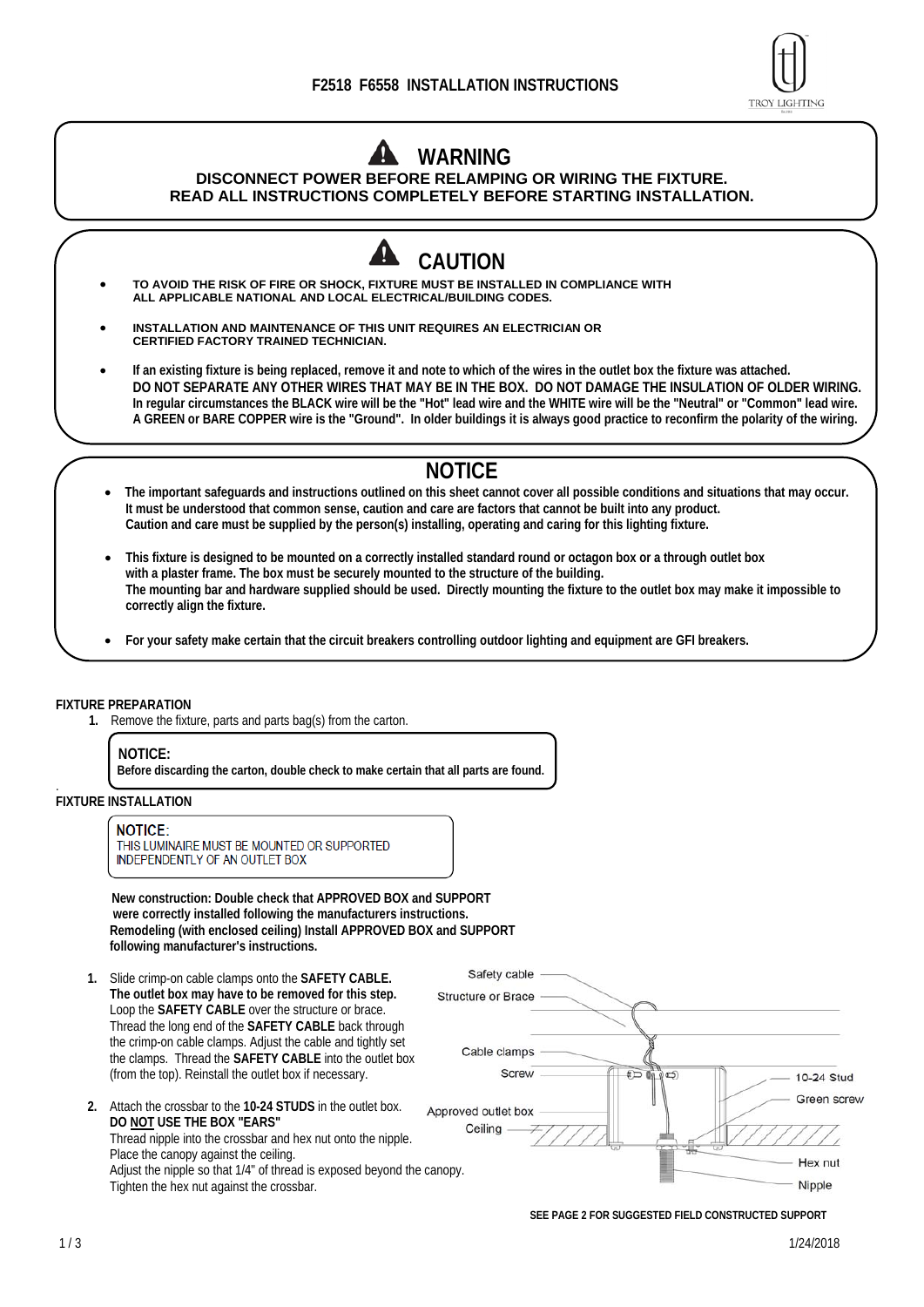

- **16.** Restore power to circuit at breaker or fuse box.
- **DO NOT OVER TIGHTEN THE CABLE AND CAUSE THE CHAIN TO SAG!** Remove excess cable approx 1/ 2" beyond the clamp.  **14.** Install the fixture and chain together.
- **10.** Thread the **SAFETY CABLE** down through alternating links of chain.

 **15.** NOTE: This fixture is rated for Max60 watt type B, BA, C or CA lamp. If item F2518-L, F2516-L use the carbon filament bulb (included).

- 
- 
- 
- 
- 
- 
- **13.** Thread the **SAFETY CABLE** back through the crimp-on cable clamp. Pull cable snug and tightly crimp cable clamp in place.
- 
- 
- **12.** Thread a crimp-on cable clamp onto the **SAFETY CABLE**. Loop the **SAFETY CABLE** through the fixture loop.
- **9.** Connect the black fixture lead wire to the black wire in the outlet box.

electrical tape

approved fastener (wire nut)

- Fasten the joined wires as in step 8.
- 
- 
- 
- 
- 
- 
- 
- 
- **11.** Slide the canopy and ring up the chain to the outlet box. Secure the canopy in place against the ceiling.
- 
- 
- 
- 

**SUGGESTED FIELD CONSTRUCTED SUPPORT**

 **SEE PAGE 2 FOR SUGGESTED FIELD CONSTRUCTED SUPPORT 4.** Open end links of chain and attach the chain to the screwcollar loop. Close the top link of chain. Hang the fixture on the chain at the desired height. Remove excess chain. Close the bottom link of chain.

 **3.** Thread the **SAFETY CABLE** down through one of the nipple and screwcollar loop.

Temporarily install the canopy.

links of the chain to the outlet box.

**serious injury or death!** 

- **5.** Unscrew the ring from the screwcollar loop. Let the ring and canopy slide down
- the chain to the top of the fixture. Thread the lead wires and ground wire (first) through the ring and then the canopy. Thread the wires up through alternating

Twist the strands of wire together. Push the leads and ground wire up.

through screwcollar loop and nipple into the outlex box.

 **7.** Fasten the ground wire to the green or bare copper wire in the outlet box or to the green screw on the crossbar.

**WARNING** 

**Never fasten the ground wire to the black or "hot" wire! Failure to follow this instruction could result in** 

 **8.** Fasten the white fixture lead wire to the white wire in the outlet box. Fasten the wires together with an approved fastener (wire nut). Starting about 1' below the fastener, tightly wrap the connection with electrical tape so that the connection seals the end of the fastener.

**WARNING**<br>Make sure that there is no exposed wire or strands that

 **could cause a dangerous short circuit!** 



Hex nut and fender washer

1/4IP nipple